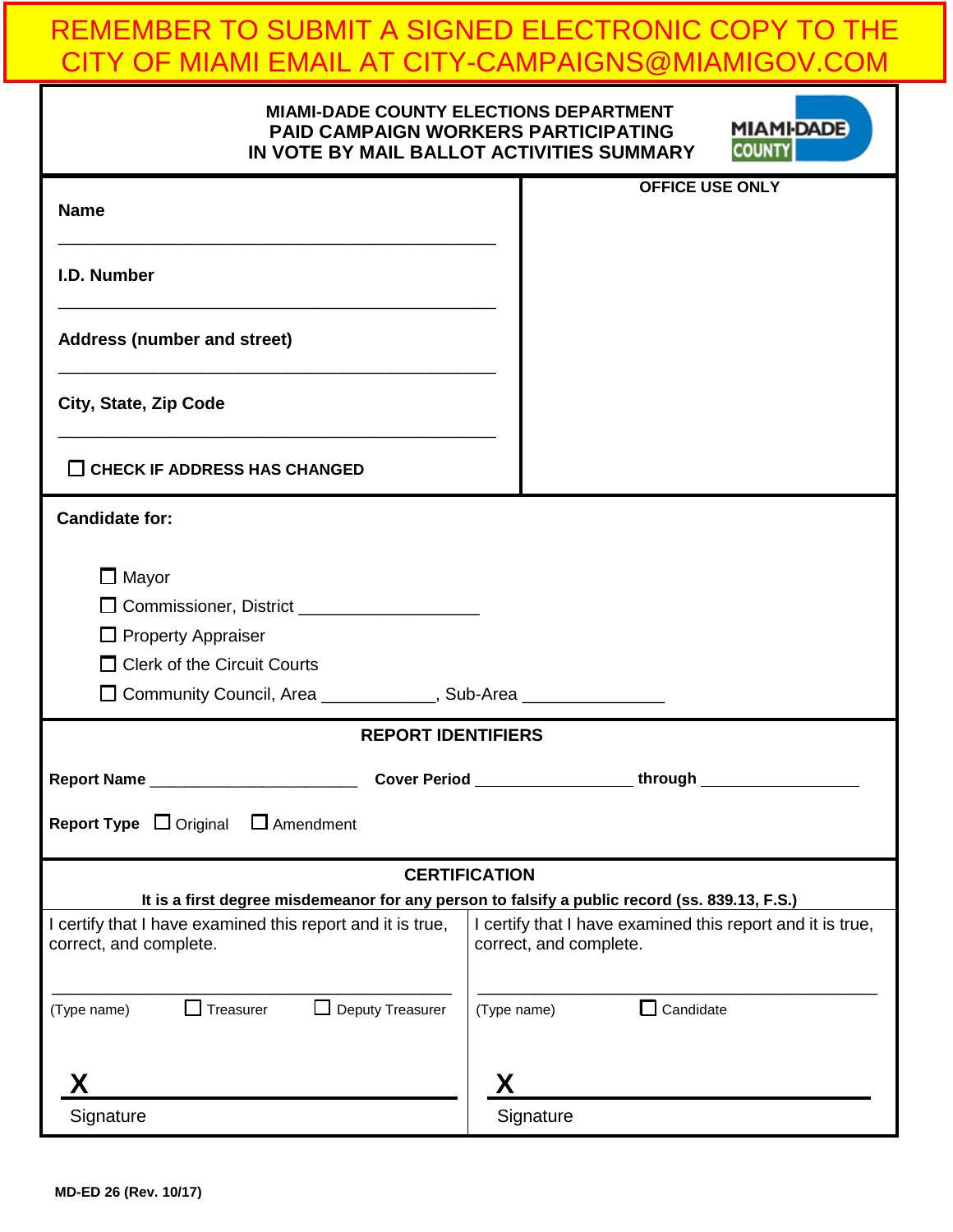## **PAID CAMPAIGN WORKERS PARTICIPATING IN VOTE BY MAIL BALLOT ACTIVITIES**



*This report must be filed by applicable candidates running for Miami-Dade County Charter positions: Mayor, Commissioner, Property Appraiser, Clerk of the Circuit Courts, and Community Council*

|                                                  |                                                          | (1) Name $\frac{1}{2}$    |                                                                                           |                     |  |
|--------------------------------------------------|----------------------------------------------------------|---------------------------|-------------------------------------------------------------------------------------------|---------------------|--|
|                                                  |                                                          |                           | (4) Cover Period _________________________through ______________________________          |                     |  |
| (5) Report Type $\Box$ Original $\Box$ Amendment |                                                          |                           |                                                                                           |                     |  |
| (7)<br>Row<br><b>Number</b>                      | (8)<br><b>Full Name</b><br>(Last, Suffix, First, Middle) | (9)<br><b>Employed By</b> | (10)<br>Name of Organization Employed By Amendment<br>(if not directly hired by campaign) | (11)<br><b>Type</b> |  |
|                                                  |                                                          |                           |                                                                                           |                     |  |
|                                                  |                                                          |                           |                                                                                           |                     |  |
|                                                  |                                                          |                           |                                                                                           |                     |  |
|                                                  |                                                          |                           |                                                                                           |                     |  |
|                                                  |                                                          |                           |                                                                                           |                     |  |
|                                                  |                                                          |                           |                                                                                           |                     |  |
|                                                  |                                                          |                           |                                                                                           |                     |  |
|                                                  |                                                          |                           |                                                                                           |                     |  |
|                                                  |                                                          |                           |                                                                                           |                     |  |
|                                                  |                                                          |                           |                                                                                           |                     |  |
|                                                  |                                                          |                           |                                                                                           |                     |  |
|                                                  |                                                          |                           |                                                                                           |                     |  |
|                                                  |                                                          |                           |                                                                                           |                     |  |
|                                                  |                                                          |                           |                                                                                           |                     |  |
|                                                  |                                                          |                           |                                                                                           |                     |  |
|                                                  |                                                          |                           |                                                                                           |                     |  |
|                                                  |                                                          |                           |                                                                                           |                     |  |
|                                                  |                                                          |                           |                                                                                           |                     |  |
|                                                  |                                                          |                           |                                                                                           |                     |  |

**SEE REVERSE FOR INSTRUCTIONS AND CODE VALUES**